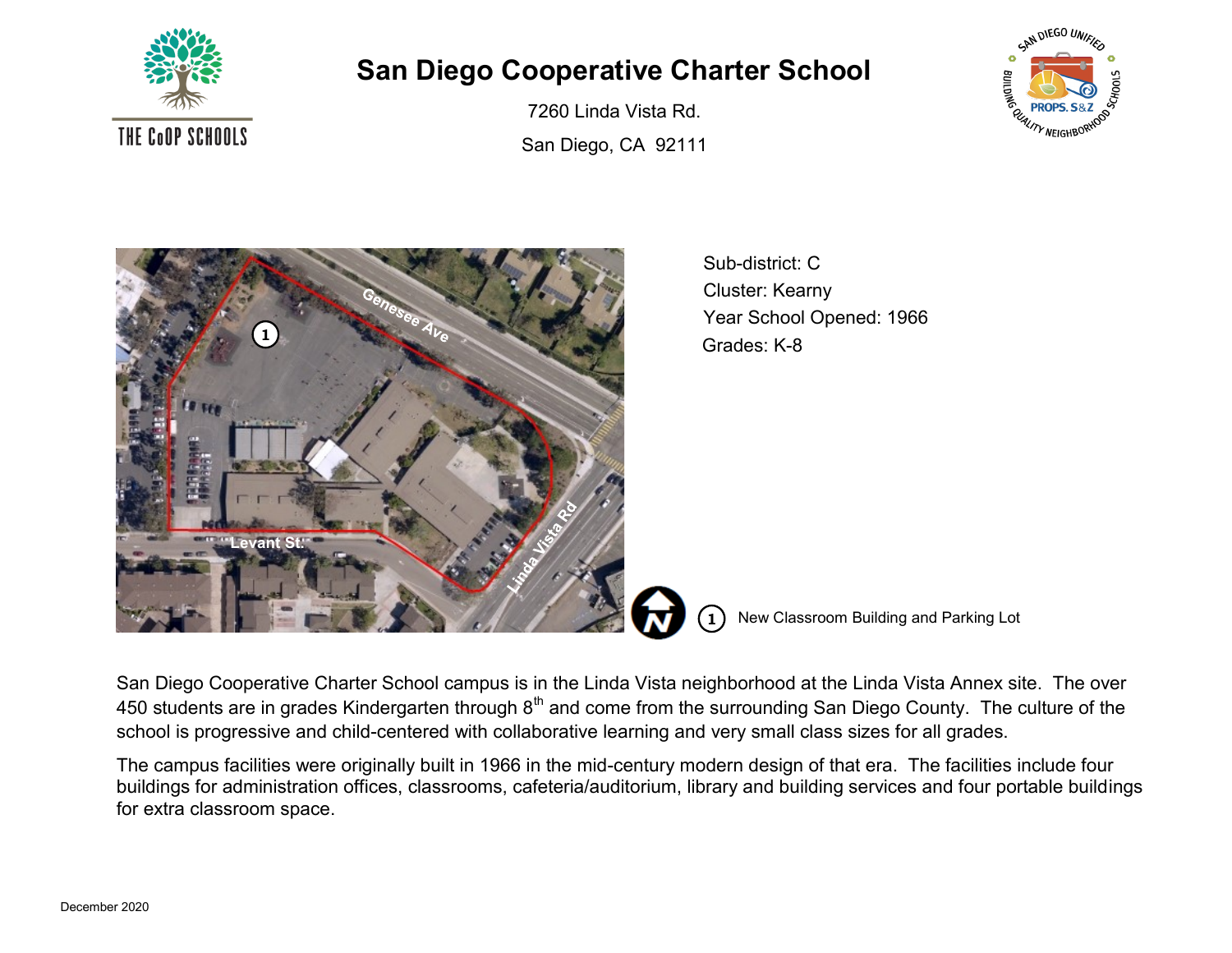

**San Diego Cooperative Charter School**

## **New Classroom Building and Parking Lot**



Estimated Construction Completion: January 2021 Funding: Proposition Z

This project will include a new two-story classroom building, new parking lot with a safe and efficient student drop off location. This new building will replace two original classroom buildings and four portable classrooms.



The new two-story building will include the following features:

- 17 classrooms (includes Science Lab)
- Media Center
- Collaborative areas
- **Elevator**
- Restrooms
- Security systems

New parking lot features:

- Additional spaces
- Accessible areas
- Improved student drop off/pick up with a new exit on to Genesee Avenue
- New landscape areas
- **Fencing**